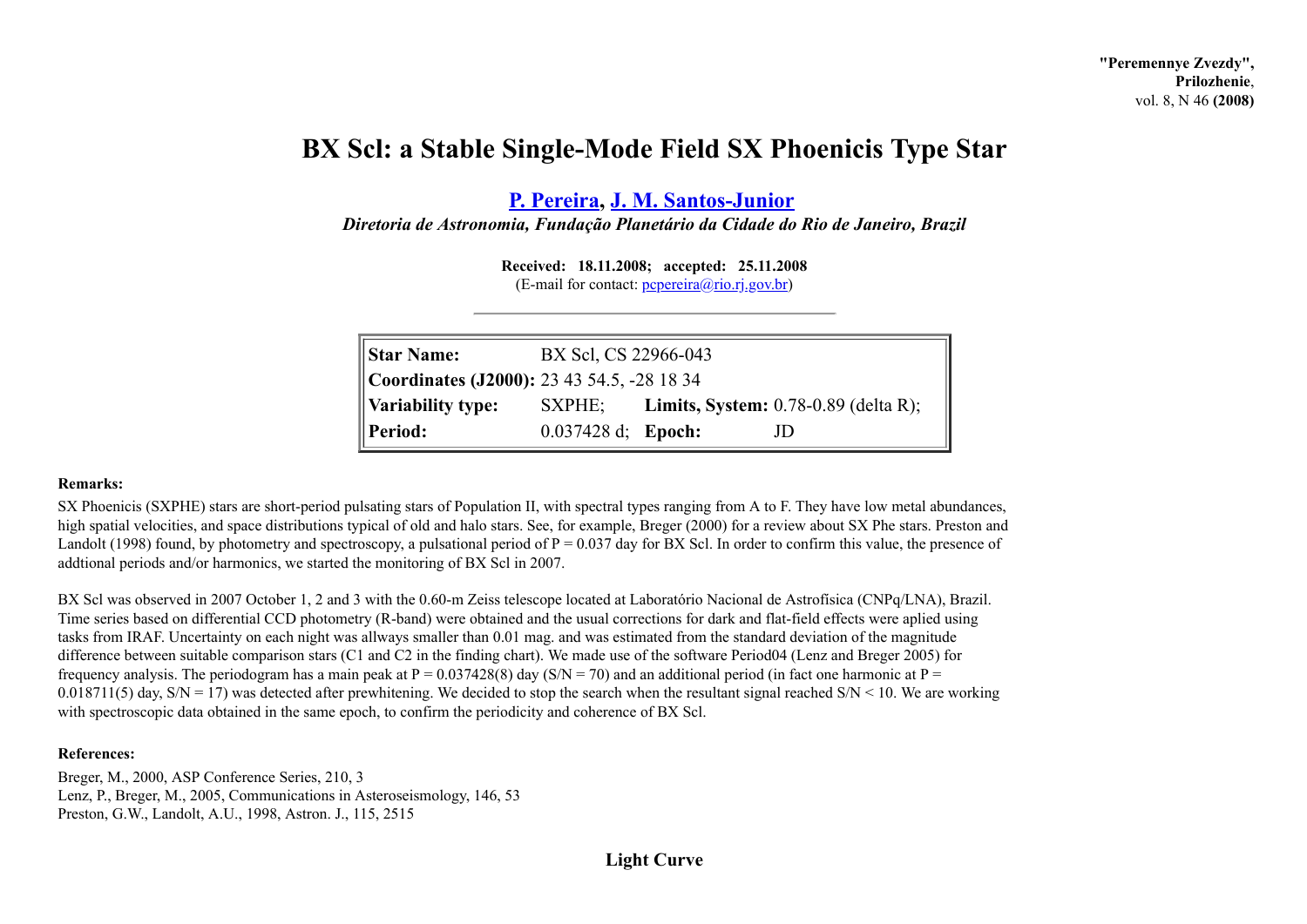

Top: Differential CCD light curve of BX Scl taken on 2007 October 03 (exp. time = 60s). Bottom: Phase diagram of BX Scl, with respect to P = 0.037428 day, considering all data. **Finding Chart**